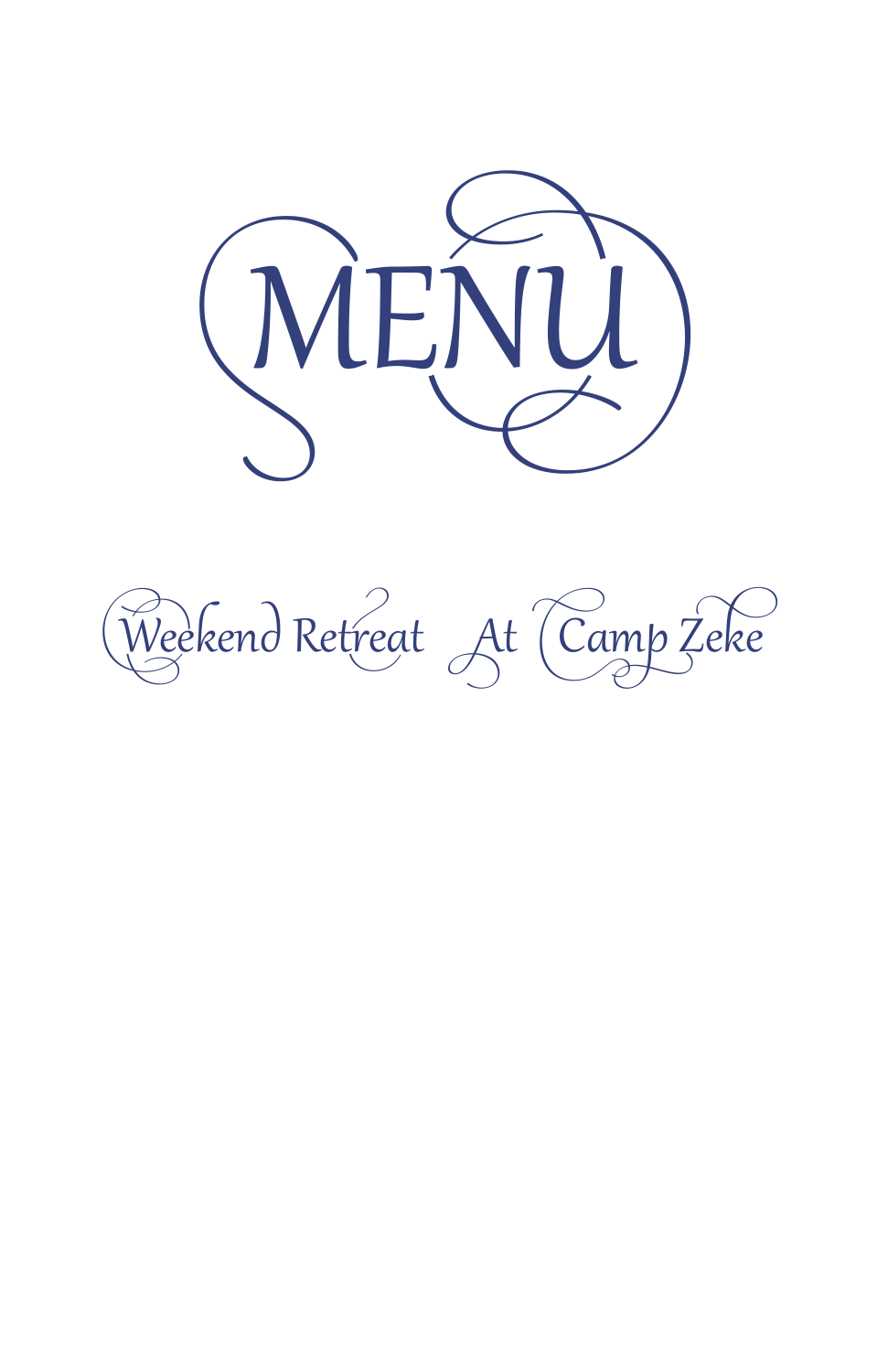

## FRIDAY, JUNE 13, 2014

## SEASONAL SALAD BAR

Tomatoes, Carrots, Pickles, Chickpeas, Beans, Tofu, Baby Corn, Mushrooms, Beets, Snap Peas, Peppers, Hot Peppers, Olives, Cucumbers

## MAIN COURSE

Organic Thai Red Curry (GF, DF) Organic Asian Noodle Stir Fry (GF, DF) Salmon with Baby Potatoes and Dill Breaded Fish Filet (kids) Cream of Mushroom Soup

## DESSERT

Assorted Cakes and Pastries

Breakfast

# SATURDAY, JUNE 14, 2014

## **DRINKS**

Coffee, Tea, Orange Juice, Milk, Soy Milk

## CEREAL BAR

Assorted Cereals, Oatmeal, and Toppings (raisins, brown sugar, bananas, etc.)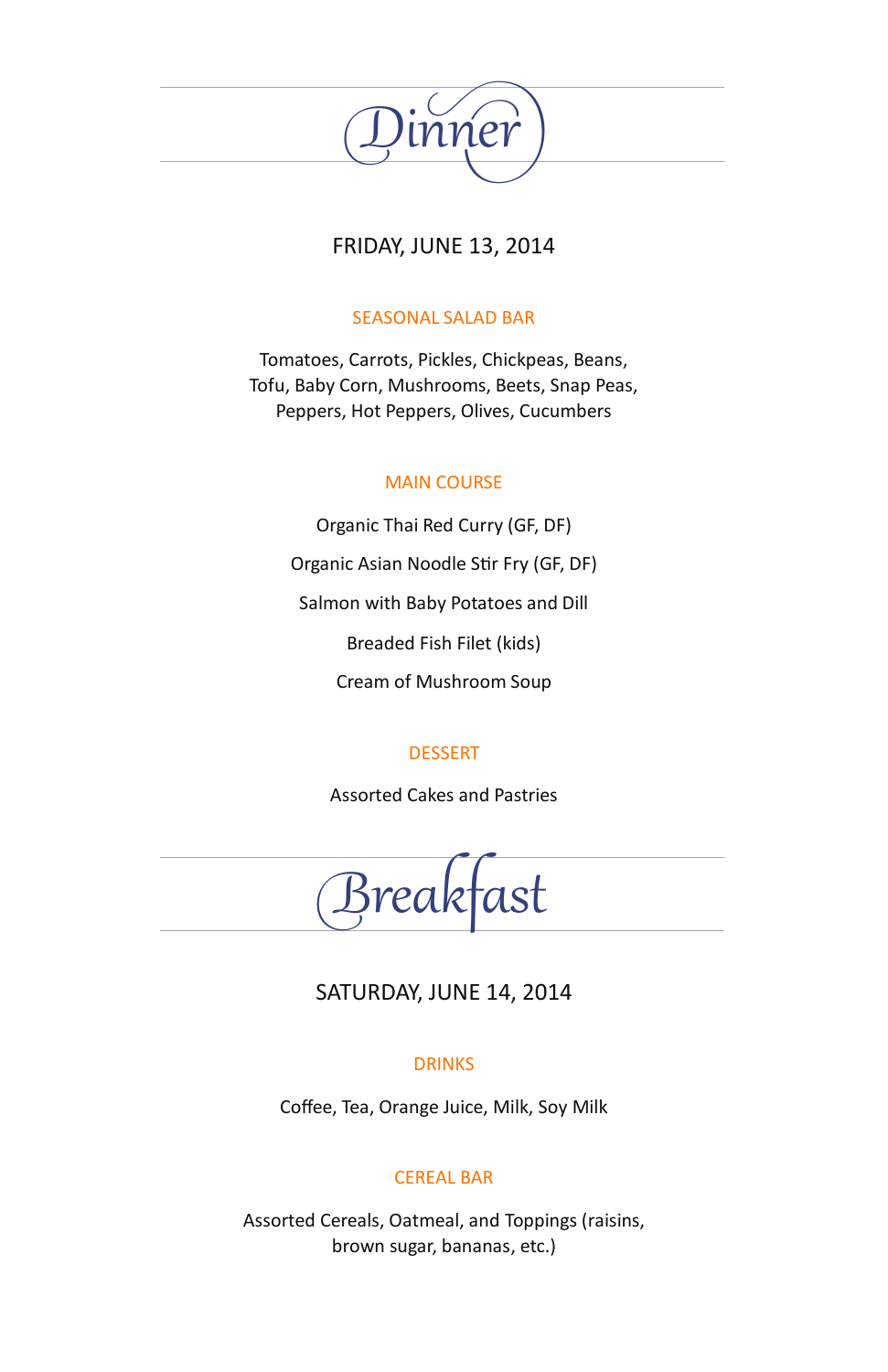#### ISRAELI BREAKFAST BAR

Cheese, Toast, Bagels, Lox, Cream Cheese and Other Spreads, Tomatoes, Cucumber, Hummus, Fruit



## SATURDAY, JUNE 14, 2014

#### SEASONAL SALAD BAR

Tomatoes, Carrots, Pickles, Chickpeas, Beans, Tofu, Baby Corn, Mushrooms, Beets, Snap Peas, Peppers, Hot Peppers, Olives, Cucumbers, Tuna

### MAIN COURSE

Organic Mexican Casserole (GF)

Organic Vegetable & Black Bean Enchiladas (GF, DF)

Organic Cheese Enchiladas

Tilapia with Mexican Fiesta Rice

Baked Potato with Scallions

Farm-to-Table Vegetable Soup

#### **DESSERT**

Assortment of Pastries and Cakes

Mid-Day

Hot Dog and Burger Barbecue, Granola Bars, Fruit, Pretzels, Coffee, Tea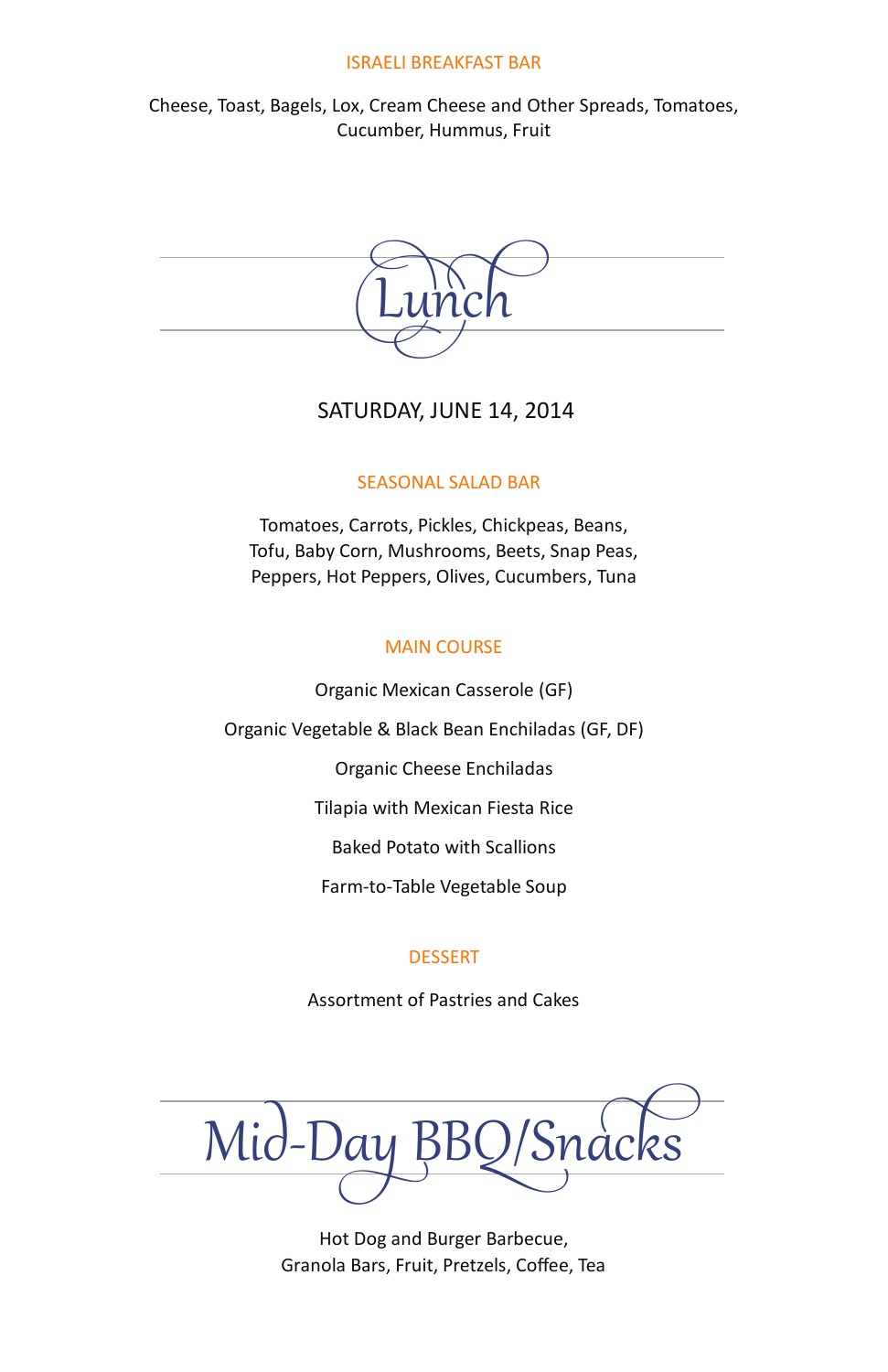

# SATURDAY, JUNE 14, 2014

## SEASONAL SALAD BAR

Tomatoes, Carrots, Pickles, Chickpeas, Beans, Tofu, Baby Corn, Mushrooms, Beets, Snap Peas, Peppers, Hot Peppers, Olives, Cucumbers

## MAIN COURSE

Organic Garden Vegetable Lasagna (GF) Organic Garden Vegetable Dairy Free Lasagna (GF,DF) Pesto Tortellini Macaroni and Cheese (kids) Cod with Creamed Mashed Potatoes Minestrone Soup

## **DESSERT**

Assortment of Pastries and Cakes

Late Night Red Carpet

SATURDAY, JUNE 14, 2014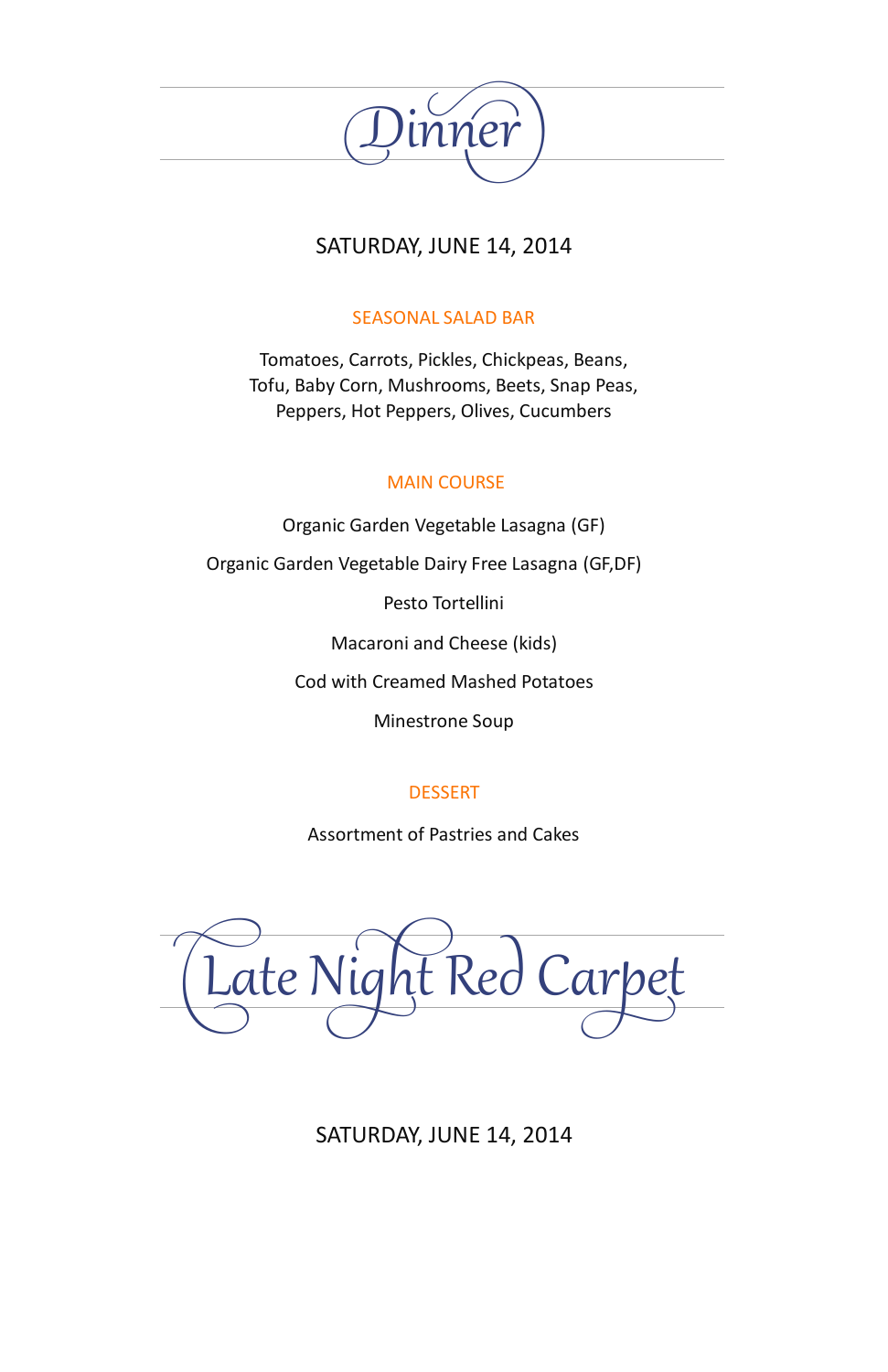## HORS D'OEUVRE

Vegetables and Dips, Vegetable Chips, Assorted Pastries, Dried Fruits, Cheese and Crackers

#### **DRINKS**

Wine and Assorted Juices

reaktast

## SUNDAY, JUNE 15, 2014

### **DRINKS**

Coffee, Tea, Orange Juice, Milk, Soy Milk

## CEREAL BAR

Assorted Cereals, Oatmeal, and Toppings (raisins, brown sugar, bananas, etc.)

### ISRAELI BREAKFAST BAR

Cheese, Toast, Bagels, Lox, Cream Cheese and Other Spreads, Tomatoes, Cucumber, Hummus, Fruit



SUNDAY, JUNE 15, 2014

#### SEASONAL SALAD BAR

Tomatoes, Carrots, Pickles, Chickpeas, Beans, Tofu, Baby Corn, Mushrooms, Beets, Snap Peas, Peppers, Hot Peppers, Olives, Cucumbers